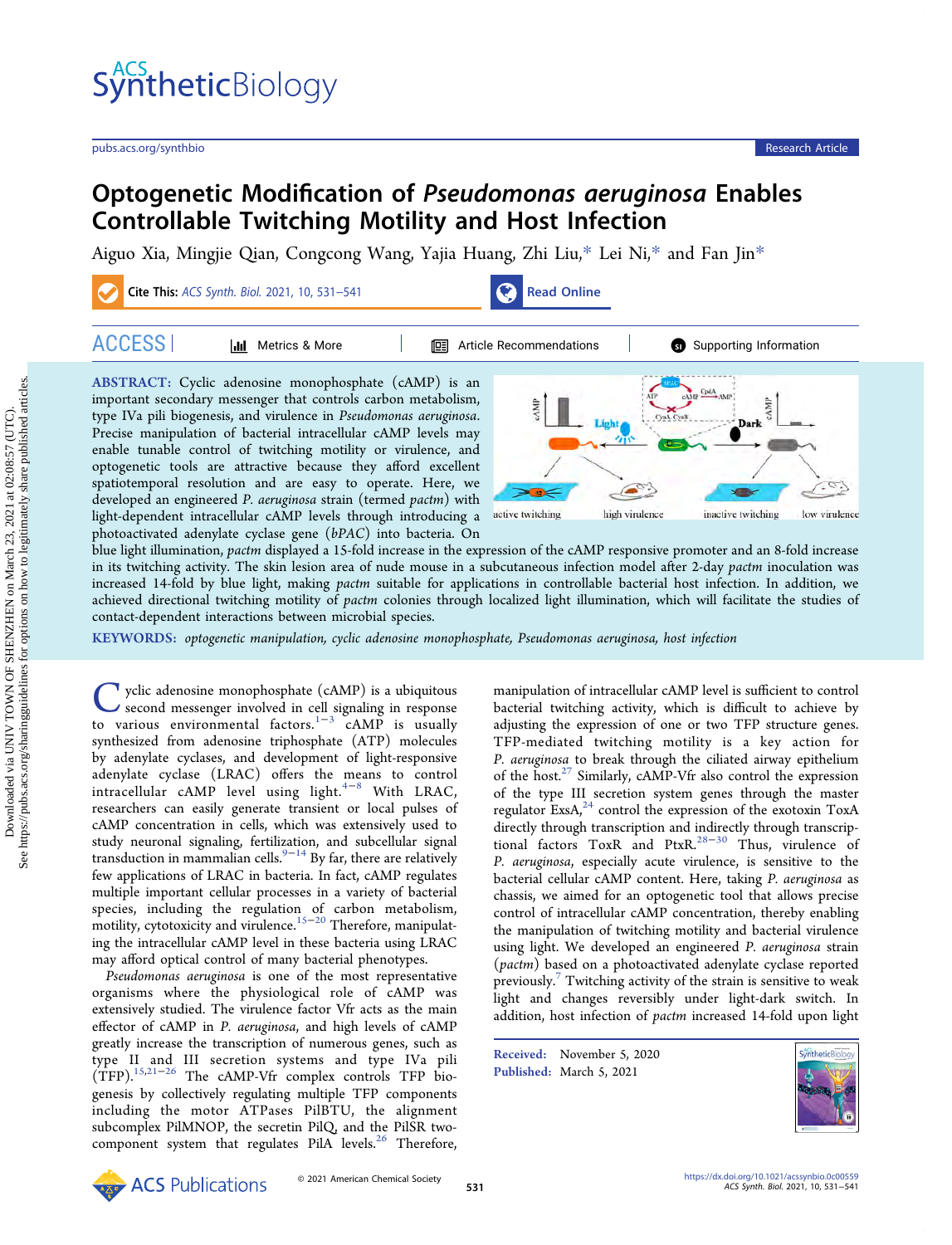illumination after 2-day subcutaneous inoculation in mouse, making pactm a suitable tool for the study of host−pathogen interactions.

#### ■ RESULTS

Design of an Engineered Strain to Manipulate Intracellular cAMP Level via Optogenetic Tool. In our two-step strategy (Figure 1A), we first incorporated an



Figure 1. (A) Schematic representation of the optogenetic, reporter modules and gene modifications in the engineered pactm strain. The adenylate cyclase-encoding genes cyaA and cyaB were deleted from the chromosome of P. aeruginosa to eliminate background cAMP level. Codon-optimized bPAC (pabPAC), together with the constitutive J23100 promoter, were inserted into the chromosomal CTX site. A two-color reporter plasmid was introduced later to monitor the intracellular cAMP level. (B) Intracellular cAMP levels of PAO1 wild type, pactm or cpdA mutant cells under blue light illumination or darkness. cAMP concentrations were determined by ELISA method. Blue light intensity was 750  $\mu$ W/cm<sup>2</sup> in all light group experiments.

optogenetic module into the chromosome of P. aeruginosa using the mini-CTX system. $31$  The photoactivated adenylate cyclase (bPAC) can cyclize adenosine triphosphate (ATP) to form  $cAMP$  in the presence of blue light.<sup>7</sup> pabPAC is the codon-optimized version of the original bPAC for proper expression in P. aeruginosa. We used a constitutive promoter (J23100) to control the transcription of pabPAC. Second, we knocked out both cyaA and cyaB from the chromosome to reduce the background level of cAMP. In wild type P. aeruginosa, CyaA and CyaB are the two adenylate cyclases for cAMP synthesis, and CpdA is the only phosphodiesterase for cAMP degradation.<sup>[21,22,26](#page-9-0)</sup> Under blue light illumination, the combined action of bPAC and CpdA should lead the intracellular cAMP concentration to an equilibrium value. While after removing of blue light, CpdA would constitutively degrade cAMP to background level. Therefore, this optogenetic system enables the precise manipulation of cAMP concentration in P. aeruginosa, thereby enabling the manipulation of bacterial twitching activity and virulence using blue light. The resultant strain was termed pactm (P. aeruginosa with controllable twitching motility). To monitor the intracellular cAMP levels, we introduced a plasmid encoding a green fluorescent protein (SfGFP) driven by a cAMP regulatory promoter (Plac) and an orange fluorescent protein (CyOFP1) downstream of a constitutive promoter (J23102) (Figure 1A). We analyzed SfGFP intensity as a read-out for intracellular cAMP levels, and the CyOFP1 expression is for unified cell recognition during image processing. The response of intracellular cAMP level in *pactm* upon blue light illumination was confirmed using ELISA method (Figure 1B), cAMP concentration in pactm exhibited a 6.6-fold increase by blue light. And as expected, cAMP level of PAO1 wild type cells did not exhibit significant difference upon blue light illumination. In addition, cAMP level in cpdA mutant cells is much higher than that in *pactm* and wild type cells, indicating the key role of CpdA in cAMP degradation.

Response of Intracellular cAMP Level and Twitching Motility upon Blue Light Illumination in pactm. We measured the intracellular cAMP levels and speed of twitching motility of pactm cells under light illumination and darkness. Experiments were conducted in flow chambers to enable cell growth under constant nutrient supplementation. We used automated cell tracking to follow surface-attached cells, and to record SfGFP intensity of each cell. Our method allows us to follow large numbers of attached cells and quantify their twitching activity and cAMP levels simultaneously. Under blue light illumination, Plac expression was increased 15-fold compared to the levels of expression in cells under darkness ([Figure 2](#page-2-0)A, [2B](#page-2-0), and [2](#page-2-0)E), indicating an increased cAMP level in pactm. Meanwhile, twitching motility of cells under light illumination is strongly biased toward high speed, the mean speed of cells was 0.16  $\mu$ m/s [\(Figure 2](#page-2-0)D, [2](#page-2-0)E, and [Movie S1](#page-8-0)), which is 8-fold the cell speed under darkness  $(0.02 \mu m/s)$ ([Figure 2](#page-2-0)C, [2E](#page-2-0), and [Movie S2](http://pubs.acs.org/doi/suppl/10.1021/acssynbio.0c00559/suppl_file/sb0c00559_si_002.avi)). These data demonstrate that twitching motility in *pactm* is capable of responding to blue light.

We further examined how the dose of blue light illumination influence cAMP level and cell speed. Plac expression exhibited a sigmoidal curve in response to increasing blue light intensity ([Figure 2F](#page-2-0)). Plac expression was detectable at light irradiation larger than 5  $\mu$ W/cm $^2$ , increased linearly with the logarithm of light intensity, and reached saturation at 400  $\mu$ W/cm<sup>2</sup> [\(Figure](#page-2-0) [2](#page-2-0)F). Similarly, cell speed in response to increasing light intensity also exhibited a sigmoidal shape and saturated at 400  $\mu$ W/cm $^2$ , but was more sensitive to weak illumination; cell speed under 5  $\mu$ W/cm<sup>2</sup> illumination was twice as high as that in dark condition ([Figure 2G](#page-2-0)). Therefore, twitching motility in the pactm strain was sensitive to blue light.

Characterization of Light-Induced Twitching Motility in *pactm*. We further analyzed the trajectories of *pactm* cells under light illumination from bright-field microscopy movies by using a simplified version of our previously reported twitching analysis method.<sup>[32](#page-9-0)</sup> Two parameters,  $k_{\text{MSD}}$  and  $\theta$ , were used to divide twitching motility into three types, i.e., walking ( $\theta > 0$ ), wiggling ( $\theta = 0$ ,  $k_{\text{MSD}} < 1.5$ ), and crawling ( $\theta$ = 0,  $k_{\text{MSD}}$  > 1.5).  $\theta$  is the time-averaged tilt angle of the bacterial long axis with respect to surface.  $\theta = 0$  corresponds to two poles attached to surface, and  $\theta > 0$  corresponds to one pole attached to surface.  $k_{\text{MSD}}$  is the slope of mean-squared displacement curve of bacterial trajectory.  $k_{\text{MSD}} = 1.0$ corresponds to random diffusive motion, whereas  $k_{\text{MSD}} = 2.0$ corresponds to directional ballistic motion. The walking cells attach to the surface with one pole and alter their twitching directions frequently, resulting in a high angular speed. Wiggling cells are bipolar attached and usually generate low net translational motion. Crawling cells are also bipolar attached and tend to generate high net translational motion. Both wiggling and crawling cells have low angular speed.

In comparison to twitching motility of cells in darkness, pactm under blue light illumination exhibit significant less wiggling type cells (light 6%, dark 36%, P < 0.01), nearly equal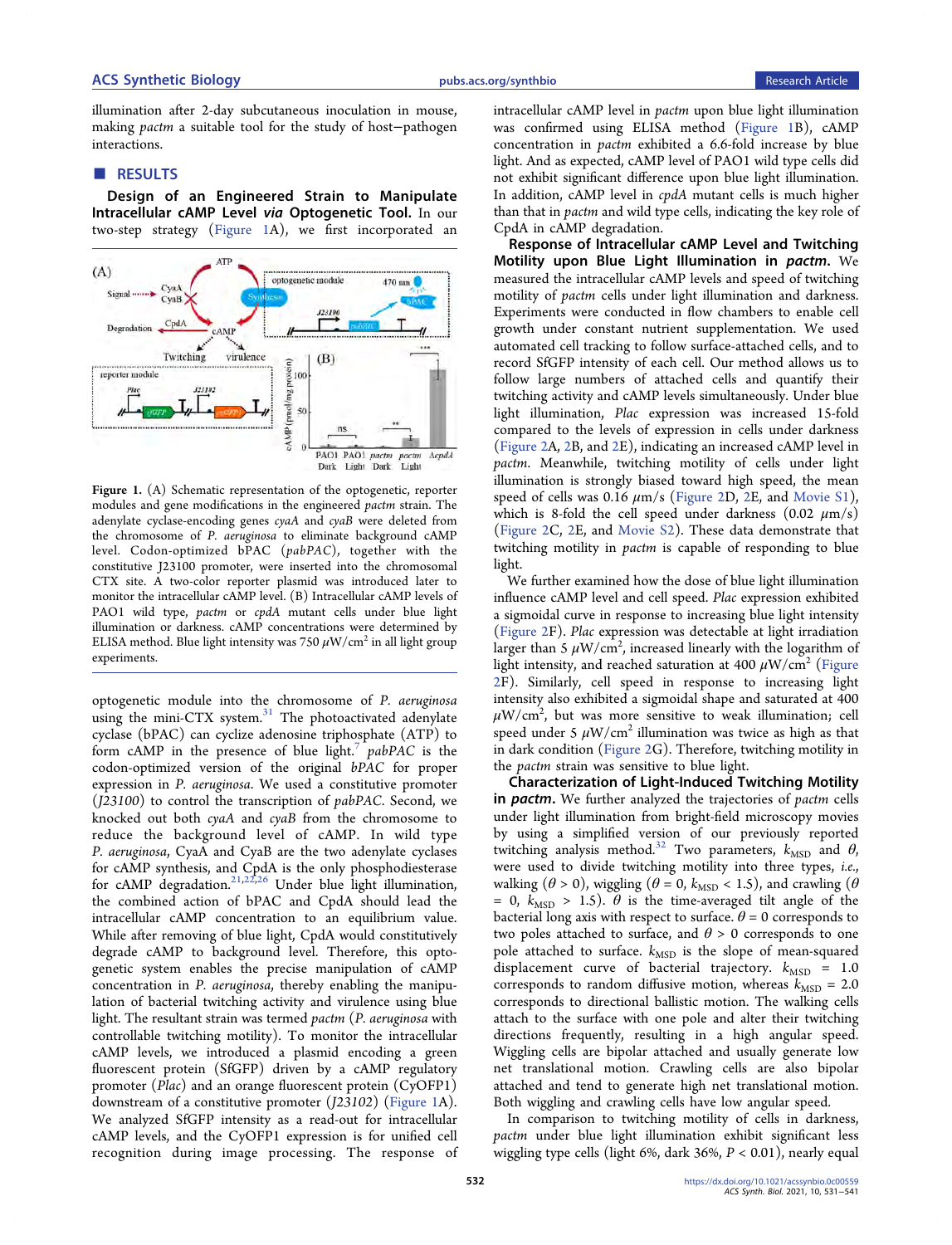<span id="page-2-0"></span>

Figure 2. Response of Plac expression and twitching motility of pactm to blue light. (A,B) SfGFP fluorescent image of cAMP reporter in pactm under dark condition (A) or under 6-h blue light illumination. (C,D) Trajectories of the pactm cells in dark condition or under 6-h blue light illumination, the color on each trajectory indicates the corresponding time average of cell speed. (E) Cell speed plotted against Plac expression in pactm cells under darkness (blue dot) or blue light illumination (red dot) for 6 h, each data point in the map indicates the data from a single cell. The distribution curves of cell speed or Plac expression were shown on the side. (F,G), Mean value of Plac expression (F) or mean cell speed (G) as a function of blue light intensity illuminated on pactm cells. Data in F and G are shown as the mean  $\pm$  s.d.

fraction of crawling type cells (light 45%, dark 48%,  $P > 0.05$ ), and more walking type cells (light 49%, dark  $16\%$ ,  $P < 0.05$ ) ([Figure 3](#page-3-0)A). Meanwhile, both cell speed and cell angular speed are increased in all three motility types in response to blue light illumination [\(Figure 3B](#page-3-0), [Figure 3](#page-3-0)C), indicating a complete activation of twitching motility in pactm. The angular speed distribution curve of light-irradiated cells displayed a bimodal pattern ([Figure 3](#page-3-0)D), indicating a sharp gap in angular speed between crawling and walking. Moreover, the distribution of  $k_{\text{MSD}}$  was biased toward 2.0 under light illumination [\(Figure](#page-3-0) [3](#page-3-0)D), suggesting that light-exposed cells favor ballistic motion. In addition, compared to the cells kept in darkness, blue lightilluminated cells move more toward the sides of bacterial axis, indicating the direction change of TFP extension ([Figure 3E](#page-3-0)).

To investigate whether the upregulated twitching activity was due to the general effect of blue light on bacteria, we compared the twitching motility under light illumination and darkness of PAO1 wild type cells. As shown in [Figure S2](http://pubs.acs.org/doi/suppl/10.1021/acssynbio.0c00559/suppl_file/sb0c00559_si_003.pdf), PAO1 wild type cells exhibited similar profile for the fraction of different motility types under light illumination and darkness. However, cell speeds of walk-type and crawlingtype cells under darkness were about twice of that under light illumination, and the angular speed of walk-type cells also exhibited 50% reduction upon light illumination. Therefore, blue light has a slightly negative effect on the twitching motility of wild type P. aeruginosa. In addition, blue light also exhibited slight inhibition on twitching activity of pactm  $\Delta v$ fr cells ([Figure S3](http://pubs.acs.org/doi/suppl/10.1021/acssynbio.0c00559/suppl_file/sb0c00559_si_003.pdf)), confirming that Vfr is central regulator that

mediate the upregulated twitching motility of hyper-cAMP cells. Taken together, our results demonstrate that blue light comprehensively induced the twitching activity in pactm through the action on bPAC.

At present, we are unable to disclose the exact quantitative relationship between pili number and bacterial twitching phenotype. A hypothesis is summed below: Bacterial cell will be pulled by a single TFP only when the distal tip of the filament is adsorbed to the substratum and the filament is retracted by actuators simultaneously. According to one previous study, this pulling process constitutes only a small time fraction of the whole pilus movement cycle.<sup>33</sup> Therefore, we tend to believe that there is a relatively linear relationship between frequency of cell movement and TFP number when TFP number is not too large, which could explain the increased mean cell speed of crawling cells with high cAMP level. When blue light illumination is within the range of 5− 375  $\mu$ W/cm<sup>2</sup>, both Plac expression and cell speed increased linearly with light intensity (Figure 2F, Figure 2G); this is consistent to our hypothesis. On the other hand, P. aeruginosa cells use TFP to walk upright, and cells without TFP cannot walk on surfaces.<sup>[34](#page-9-0)</sup> Moreover, wiggling cells of pactm in dark condition are probably cells with very few TFP, according to their extremely low cell speed and angular speed ([Figure 3B](#page-3-0) and [Figure 3C](#page-3-0)). Therefore, pactm cells under light illumination (with more TFP) exhibit more walking cells and less wiggling cells.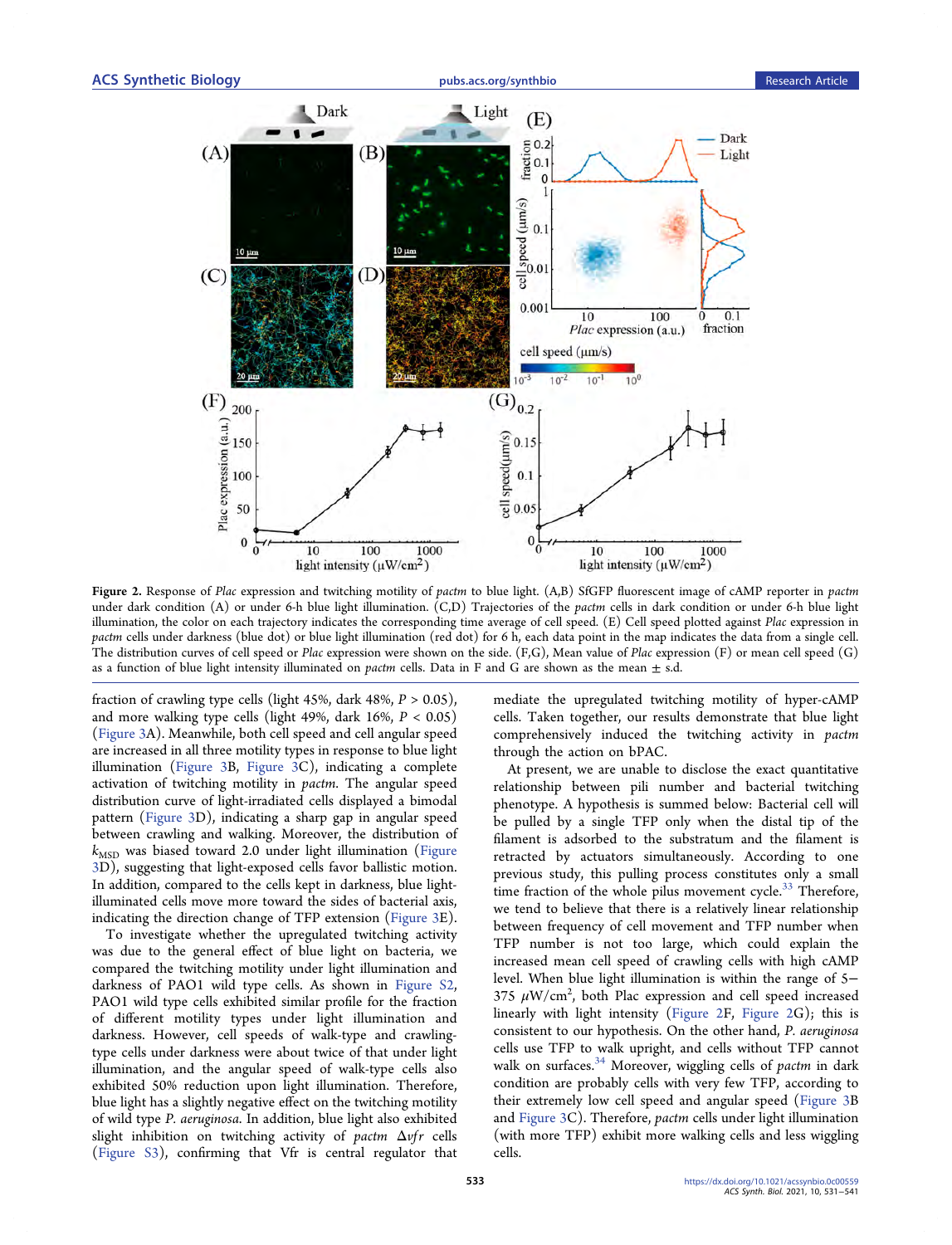<span id="page-3-0"></span>

Figure 3. Detailed characterization of twitching motility of pactm cells with or without blue light illumination. (A,B,C) Fraction (A) or mean cell speed (B), or mean angular speed (C) of cells with different motility types under darkness (blue bar) or after 6-h blue light illumination (red bar). (D) Slope of the mean-squared displacement  $k_{\rm MSD}$  as a function of angular speed of cells under darkness (blue dot) or after 6-h blue light illumination (red dot), each data point in the map indicate the data from a single cell, the distribution curves of  $k_{\text{MSD}}$  or cell angular speed were shown on the side. (E) Mean displacement at different deviation angles in 1000 s calculated from >1000 trajectories of different single pactm cells under darkness (blue) or after 6-h blue light illumination (red). Statistical analysis based on ANOVA method (ANOVA2 function in MATLAB).  $*P < 0.05$ ;  $*P < 0.01$ ;  $*+P < 0.001$ ; ns, nonsignificant.

Dynamics and Reversibility of Twitching Manipulation in *pactm*. To test the reversibility of twitching manipulation in pactm, we switched the culture conditions between light illumination and darkness, and monitored Plac expression and mean cell speed over time. When we moved cells from dark to light, Plac expression increased instantly and homogeneously across the population [\(Figure 4](#page-4-0)A). Time dependent response of Plac expression followed an S-shaped curve with a halftime of approximately 3 h ([Figure 4C](#page-4-0)). Meanwhile, mean speed of twitching motility also increased instantly upon blue light illumination, but entered a plateau earlier than Plac expression, with a halftime of only 2 h [\(Figure](#page-4-0) [4](#page-4-0)A, [Figure 4D](#page-4-0)). Considering pili assembly is a relatively rapid process,<sup>[33,35](#page-9-0)</sup> the long response time of pactm should be attributed to the lengthy processes of cAMP accumulation and protein expression. By contrast, when we moved cells from light to dark, both Plac expression and mean cell speed decreased near-exponentially with time, with a common 2-h half-decay time ([Figure 4B](#page-4-0), [4](#page-4-0)C, and 4D). Bacteria lose their TFP through the dilution effect of cell division, and the mean division time for cells in the experiment is 1.5 h. According to the fact that bPAC loses the adenylate cyclase activity rapidly (<20 s) following the removal of blue light, $7$  the 0.5-h delay may come from the process of cAMP degradation by CpdA. To conclude, twitching motility in pactm could be reversibly manipulated using blue light and the characteristic response time is 2 h.

Optical Manipulation of Directional Propagation of Bacterial Colonies. Since elevated level of intracellular cAMP only upregulates the total expression of TFP, the light-bPACcAMP strategy presented here does not enable controlling of the direction of twitching motility at single cell level. However, at the macroscopic level, optical guidance of the propagation direction of bacterial population is possible. To set up an experimental system, we grew bacterial colonies under agarose plates using standard stab assay.<sup>36</sup> Our experiments for *pactm* cells failed to exhibit any increase of the colony expansion area ([Figure S1\)](http://pubs.acs.org/doi/suppl/10.1021/acssynbio.0c00559/suppl_file/sb0c00559_si_003.pdf), which is consistent with Fulcher's result that cAMP deplete/replete bacteria have minimal effects on their twitching zones.<sup>[22](#page-9-0)</sup> We later found that the effect of cAMP on twitching zone was only apparent when the flagella were absent, although it is not clear whether there is a synergistic effect between the flagella and the pili. As a control experiment, blue light illumination did not affect the twitching zone of wild type  $\Delta fliC$  cells ([Figure S1](http://pubs.acs.org/doi/suppl/10.1021/acssynbio.0c00559/suppl_file/sb0c00559_si_003.pdf)).

The radius of twitching zone of the pactmΔfliC strain under light illumination was 4-fold ( $P < 0.001$ ) the radius under dark conditions [\(Figure 5](#page-5-0)A, [Figure 5B](#page-5-0)), indicating that it is feasible to manipulate twitching motility of bacterial colonies under plate. Assuming the illumination of a specific colonycontaining area, cells within this area move actively while slow down as they cross the edges of the illuminated area. The barrier formed by stacked cells near the edge would prevent the crossing of subsequent bacteria, thus the net result is that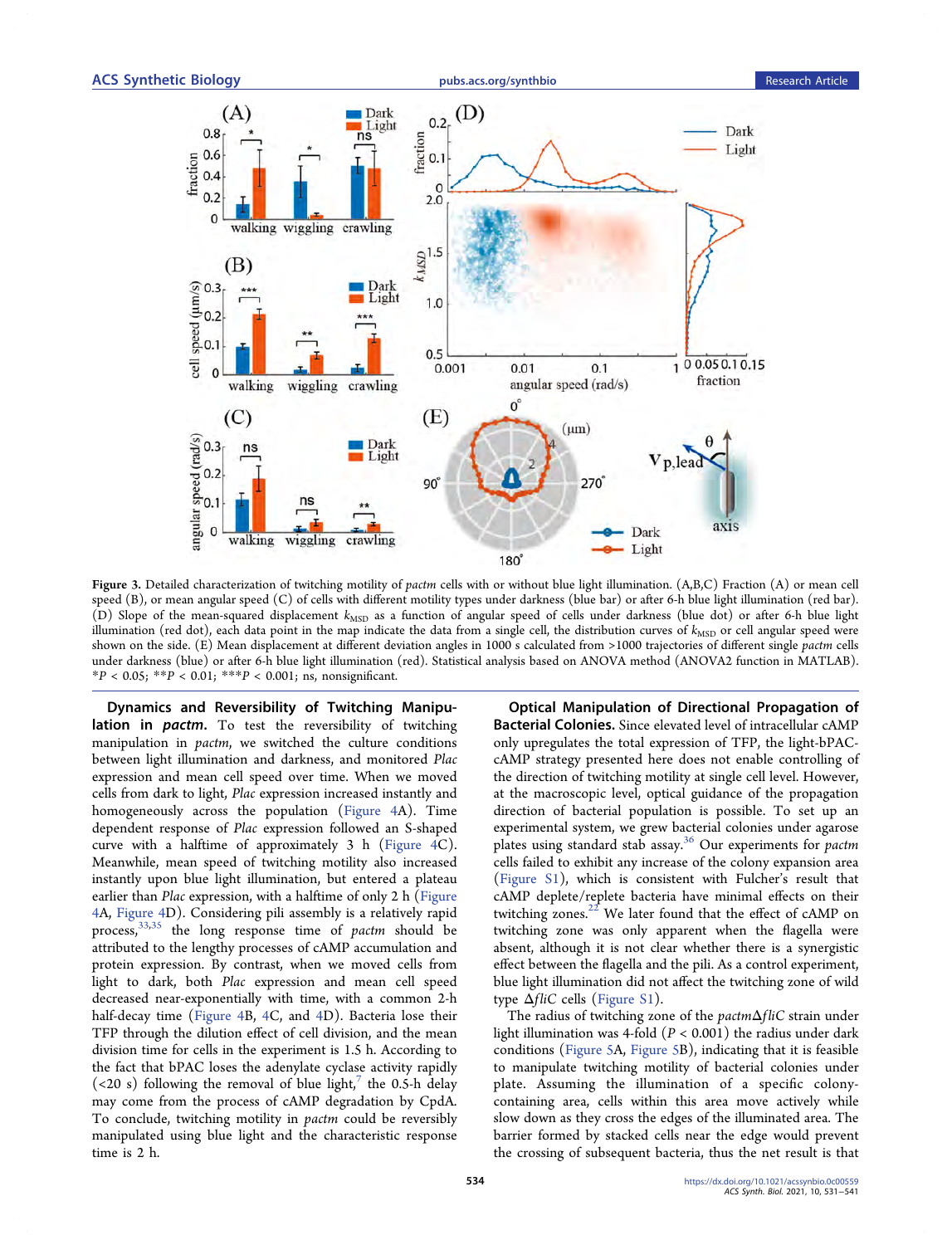<span id="page-4-0"></span>

Figure 4. Dynamics and reversibility of twitching manipulation in pactm. (A,B) Changes in trajectories or SfGFP expression of pactm cells with time during the dark-to-light (A) or the light-to-dark (B) transition. (C,D) Time course of mean cell speed (C) or Plac expression (D) of pactm cells in response to dark-to-light (red) or light-to-dark (blue) transition or under darkness (dark). The start time of light/dark transition is at 2 h. Recorded experimental data are plotted as dots in the map, and the solid lines represent the smooth results obtained using the Smoothing Spline tool in MATLAB.

the entire population spreads and extends along the illuminated area. To test this speculation, we illuminated a rectangular area connecting two separate colonies ([Figure 5C](#page-5-0)). Due to the limited population, colonies did not exhibit a tendency to spread toward the illumination area during the first 36 h of incubation ([Figure 5](#page-5-0)C). However, both the colonies began to spread toward each other at 36 h, encountered each other at 48 h, and mixed together after 60 h of incubation [\(Figure 5C](#page-5-0)). As a control, colonies incubated

under darkness for 60 h did not exhibit any tendency to propagate toward each other [\(Figure 5](#page-5-0)C). Therefore, we manipulated the twitching direction of bacterial colonies using blue light.

With the development of intestinal microbiology studies, interactions among bacterial species are increasingly attracting attentions.[37](#page-9-0)−[40](#page-9-0) Researchers are investigating the interactions of P. aeruginosa with Candida albicans, Staphylococcus aureus, and other species.[41](#page-10-0)−[45](#page-10-0) By using our twitching control method,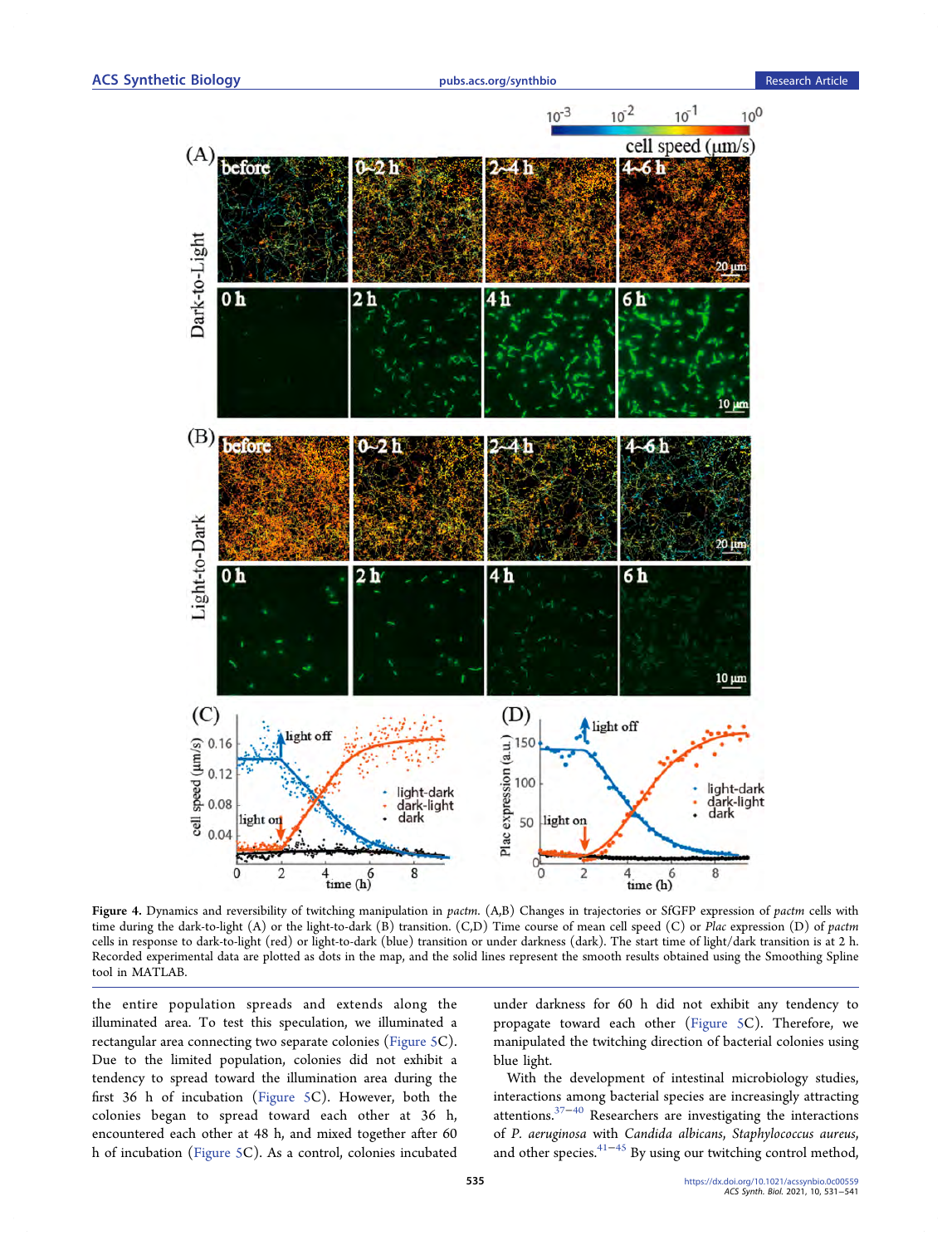<span id="page-5-0"></span>

Figure 5. Control of colony propagation and host-infection ability of pactm using blue light. (A) SfGFP fluorescent images of 2-day pactmΔfliC colonies with (left) or without (right) blue light illumination. Scale bar: 1.0 mm. (B) Radius of 2-day ΔfliC-pactm colonies with or without blue light illumination. (C) Time dependent propagation of two separate pactmΔfliC colonies connected by a light illuminated rectangular area. The fluorescent image on the far right is the control without blue light illumination at 60 h. Scale bar 1.0 mm. (D) Skin lesion area of BALB-C nude mice infected by ΔcyaAB, pactm, pactmΔpfr, pactmΔpilTU, pactmΔfliC, or pactmΔexsA strain in a 2-day subcutaneous infection model. Mice were kept in darkness (black) or with blue light illumination (blue). (E) Selected photos of pactm-infected mice with (down) or without (up) blue light illumination. Statistical analysis based on ANOVA method (ANOVA2 function in MATLAB). \*P < 0.05; \*\*\*P < 0.001; ns, nonsignificant.

we could direct two or more bacterial colonies freely toward each other, with a good spatiotemporal resolution. This is extremely useful in the investigation of contact dependent interactions between species, as exemplified by horizontal gene transfer, type VI secretion, and kin selections.

Optical Manipulation of Bacterial Virulence in Mouse Model. To test the effect of light illumination on pactm virulence, we injected pactm cells subcutaneously in BALBcnude mice. BALBc-nude mice have no hair to block light and are docile during experimental operations, thus anesthesia could be avoided. Mice were kept in darkness or under blue light illumination, and their skin lesion areas (SLA) were monitored after two-day bacterial inoculation. The pactminfected mice exhibited a 14-fold increase of SLA by blue light (Figure 5D, Figure 5E), whereas the SLAs of both light- and dark-kept mice infected by ΔcyaAΔcyaB cells are small and showed no significant difference between each other (Figure 5D). Moreover, mice infected by pactmΔvfr cells also exhibited low level and no increase of their SLAs upon light illumination. Therefore, the virulence of *pactm* could be manipulated using blue light and Vfr is the dominant regulator that mediate the upregulated virulence of hyper-cAMP cells. Flagella and type III secretion system were wildly accepted as very important in bacterial acute virulence. As expected, pactm strains devoid of flagella or the master regulator of type III secretion system

ExsA exhibited significant reduction of their virulence (Figure 5D).

We next examined the role of TFP in the virulence of pactm. The role of TFP in host infection has two major aspects: (i) attachment to host cells, which is independent of its motile force and (ii) twitching motility, which is involved in the following step of host invasion.<sup>[46](#page-10-0)</sup> We first knocked out  $piT$ and pilU in pactm and compared its virulence with that of pactm. PilT and PilU are the two ATPases involved in TFP retraction in P. aeruginosa, pilT and pilU double mutant cells are completely defective in twitching motility but still protrude their TFP on cell surface that enables bacterial attachment to host cells.[47,48](#page-10-0) Under blue light illumination, the SLAs of pactmΔpilTΔpilU-infected mice were moderately decreased compare to that of pactm-infected mice, suggesting the partial role of twitching motility played during pactm infection. Unexpectedly, SLAs of mice infected by pactmΔpilA cells, which is devoid of TFP filament, showed 8-fold and 2-fold increase compared to SLAs of pactm-infected mice under darkness and blue light, respectively [\(Figure S4A](http://pubs.acs.org/doi/suppl/10.1021/acssynbio.0c00559/suppl_file/sb0c00559_si_003.pdf)). The wounds of light-exposed pactmΔpilA-infected mice were swelling ([Figure S4B](http://pubs.acs.org/doi/suppl/10.1021/acssynbio.0c00559/suppl_file/sb0c00559_si_003.pdf)), and two of the eight infected mice in the light illumination group were dead after 3-day inoculation. The underlying mechanism of TFP and twitching motility in pactm virulence are yet unclear; TFP filaments may also act as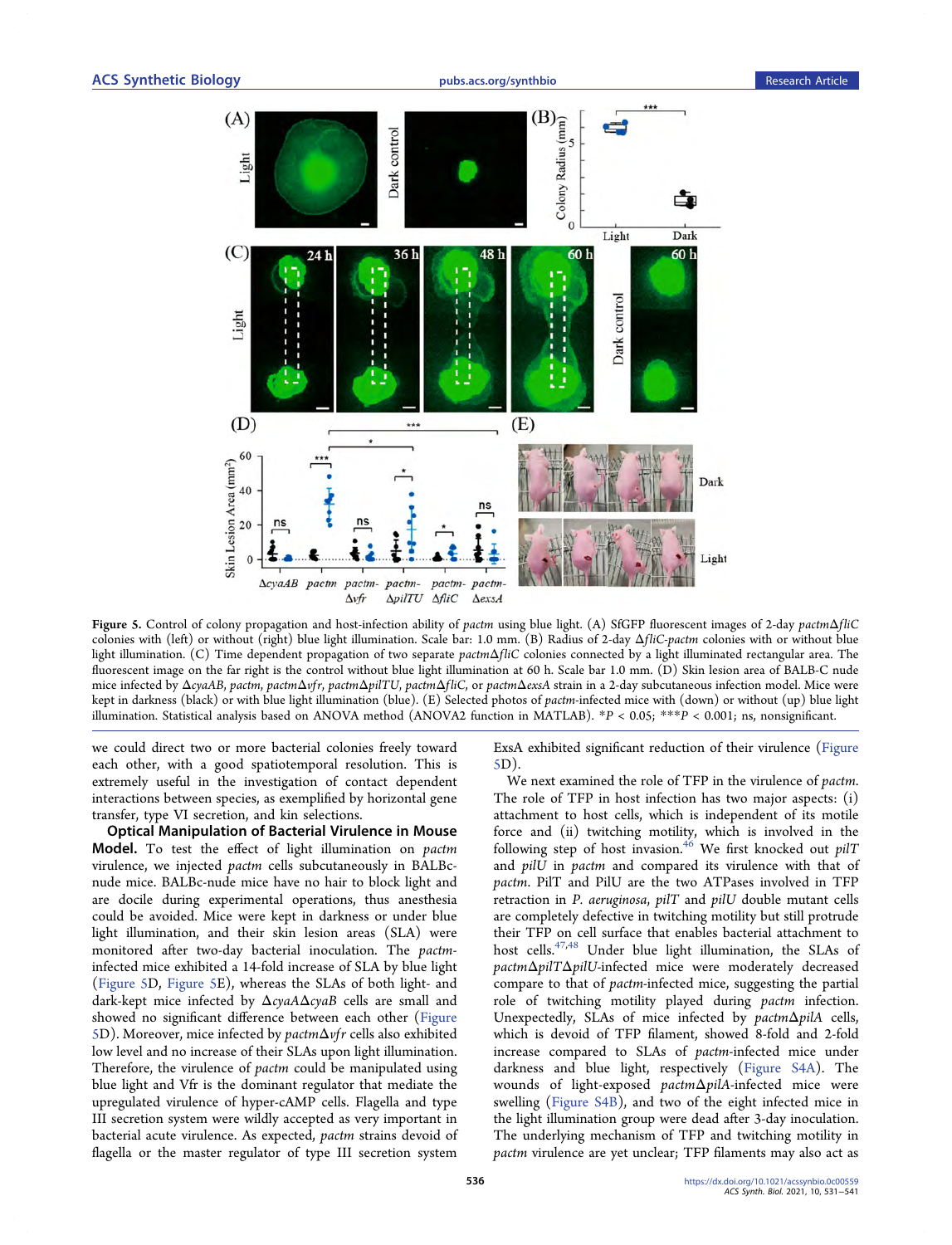ACS Synthetic Biology **Example 2018** [pubs.acs.org/synthbio](pubs.acs.org/synthbio?ref=pdf) Research Article

an antigen that trigger host immune response so that the host can clean out pathogen cells faster.

We also measured several growth curves of pactm and related strains under darkness or with blue light illumination ([Figure S5\)](http://pubs.acs.org/doi/suppl/10.1021/acssynbio.0c00559/suppl_file/sb0c00559_si_003.pdf). Blue light has slight inhibitory effect on the growth of these strains. According to our results of bacterial virulence in [Figure 5D](#page-5-0), especially the data of  $\text{partm}\Delta \text{v}$  and ΔcyaAΔcyaB control group, the growth inhibitory effect of blue light contributes little to the increased virulence of pactm.

### **DISCUSSIONS**

In summary, we have demonstrated that the optogenetic manipulation of intracellular cAMP levels in P. aeruginosa could be applied to control its twitching motility and hostinfection. Optogenetic control of host-infection has unique advantages over other methods: (i) it does not require chemical inducers that are freely diffusive and may be toxic to the host and (ii) light is easy to obtain and highly tunable, which would simplify experiments. In addition to the hostinfection applications, we also successfully directed the propagation of pactm colonies by controlling the twitching activity of single cells. This makes pactm a candidate tool for application in the investigation of contact-dependent interactions between microbial species. Besides, controlling the collective motion of bacteria may offer an alternative method for bioprinting.

As the start point, duration, and position of light illumination on a host can be controlled precisely, our engineered pactm strain provides a flexible and robust tool for the study of host-responses against pathogen invasion. For instance, (i) it could be used to estimate the sensitivity of various tissues to inflammation by illuminating different parts of the host. (ii) By adjusting the intensity and duration of illumination, theoretically, we could continuously regulate the virulence of pactm within a certain range, which is particularly useful in quantifying host sensitivity to pathogen invasion. (iii) By turning on light at a particular time, we could precisely control the start point of pactm colonization, which may facilitate the study of the dynamic process of initial host response against pathogen invasion. (iv) As the manipulation of intracellular cAMP level in pactm is reversible, the subsequent response of host to nonvirulent P. aeruginosa could be investigated after infection has been established.

To the best of our knowledge, the present study represents the first demonstration of light-dependent host infection by bacteria. Currently, several improvements are warranted in pactm. First, blue light has a relatively low capacity to penetrate tissues, optogenetic tools excited by long wavelength light are generally preferred. During our preparation of this manuscript, a newly developed adenylate cyclase (NIRW-AC) activated by NIRW (near-infrared optical window) light was reported.<sup>[4](#page-8-0)</sup> Although its activation range is narrower than that of bPAC, NIRW-AC is a potential alternative to bPAC. Second, a long time  $($ >3 h) is required for the twitching motility of *pactm* to be fully activated under light illumination or inactivated under darkness, which could limit the utility of pactm. Such lengthy activation and inactivation arise from the processes of cAMP accumulation, protein expression, assembly of type III secretion system, or TFP. Since phosphorylation occurs rapidly in bacteria, the development of novel optogenetic tools focusing on protein phosphorylation should reduce the response time of pactm.

Bacterial strains and plasmids used in the present study are listed in [Supplementary Table S1](http://pubs.acs.org/doi/suppl/10.1021/acssynbio.0c00559/suppl_file/sb0c00559_si_003.pdf).

Genetic Constructs. The plasmids were constructed using Gibson assembly method. Gene knockouts in P. aeruginosa was based on a previous protocol.<sup>[49](#page-10-0)</sup> Refer to [Supporting](http://pubs.acs.org/doi/suppl/10.1021/acssynbio.0c00559/suppl_file/sb0c00559_si_003.pdf) [Information](http://pubs.acs.org/doi/suppl/10.1021/acssynbio.0c00559/suppl_file/sb0c00559_si_003.pdf) for detailed procedures.

Construction of Gene Deletion Mutants in P. aeruginosa. PCR was used to generate 1000 bp DNA fragments upstream (Up) or downstream (Dn) from the pilT, pilU, exsA and fliC genes. The Up and Dn DNA fragments were ligated using overlap extension PCR, and then inserted into pex18gm vector via Gibson assembly. The recombinant plasmids were electroporated into P. aeruginosa, and the gene knockout mutants were obtained by double selection on LB agar containing 30  $\mu$ g/mL gentamycin and NaCl-free LB agar containing 15% sucrose at 37  $^{\circ}$ C.<sup>[49](#page-10-0)</sup> The Up and Dn DNA fragments for cyaA and cyaB were digested and cloned into pex18ap at HindIII/XbaI site together with aacC1. The recombinant plasmids were electroporated into P. aeruginosa, deletion mutants were obtained by selection on LB agar containing 30  $\mu$ g/mL gentamycin and 5% sucrose at 37 °C. Then the pFLP2 system was used to delete the aacC1 cassette.<sup>[50](#page-10-0)</sup>

Construction of CTX or Tn7 Plasmids for Chromosomal Gene Expressions in P. aeruginosa. To construct the lacZ-Tn7 plasmid, PCR fragments of lacZ coding sequence and PA1O4O3 promoter were inserted into the miniTn7 vector via Gibson assembly. $51$  The resultant plasmid was introduced to target strains through electroporation, and transconjugants were selected on 1.5% LB agar plates supplemented with 30  $\mu$ g/mL gentamycin. To construct the pabPAC-CTX2 plas- $mid,31$  $mid,31$  coding sequence of the original  $bPAC$  was first optimized for better expression in P. aeruginosa via JCat tool (<http://www.jcat.de/>). The generated pabPAC together with a constitutive promoter J23100 ([http://parts.igem.org/](http://parts.igem.org/Promoters/Catalog/Anderson) [Promoters/Catalog/Anderson\)](http://parts.igem.org/Promoters/Catalog/Anderson) was synthesized in GenScript Corporation (Nanjing). PCR fragment of J23100-pabPAC was inserted into CTX2 vector via Gibson assembly, generating pabPAC-CTX2. These resultant plasmid was introduced to target strains through electroporation, and transconjugants were selected on 1.5% LB agar plates supplemented with 100  $\mu$ g/mL tetracycline (for CTX insertion). The tetracycline resistance cassette in the resultant strain was then deleted according to a standard protocol.<sup>[50](#page-10-0)</sup>

Construction of Plac Transcriptional Reporter in P. aeruginosa. The sf GFP fusion plasmid used to measure the activity of lac promoter is a derivative of the vector PUCP20. lac promoter sequence together with RNase III sequence, sf GFP, cyOFP1 and terminator fragments were synthesized or amplified using PCR and inserted together into pUCP20 via Gibson assembly, generating Plac-RNase III-RBS2-sf GFP-T<sub>0</sub>T<sub>1</sub>-J23102-RBS2-cyOFP1-T<sub>1</sub>-PUCP20, where J23102 is a constitutive promoter ([http://parts.igem.org/](http://parts.igem.org/Promoters/Catalog/Anderson) [Promoters/Catalog/Anderson](http://parts.igem.org/Promoters/Catalog/Anderson)). Constitutively expressed CyOFP1 offers a standard cell identification protocol to avoid failures in cell mask determination when SfGFP intensities are weak. Cell masks identified from CyOFP1 images overlap well with cells in SfGFP images, enabling the quantification of SfGFP fluorescence for lac promoter. The reporter plasmid were introduced into P. aeruginosa through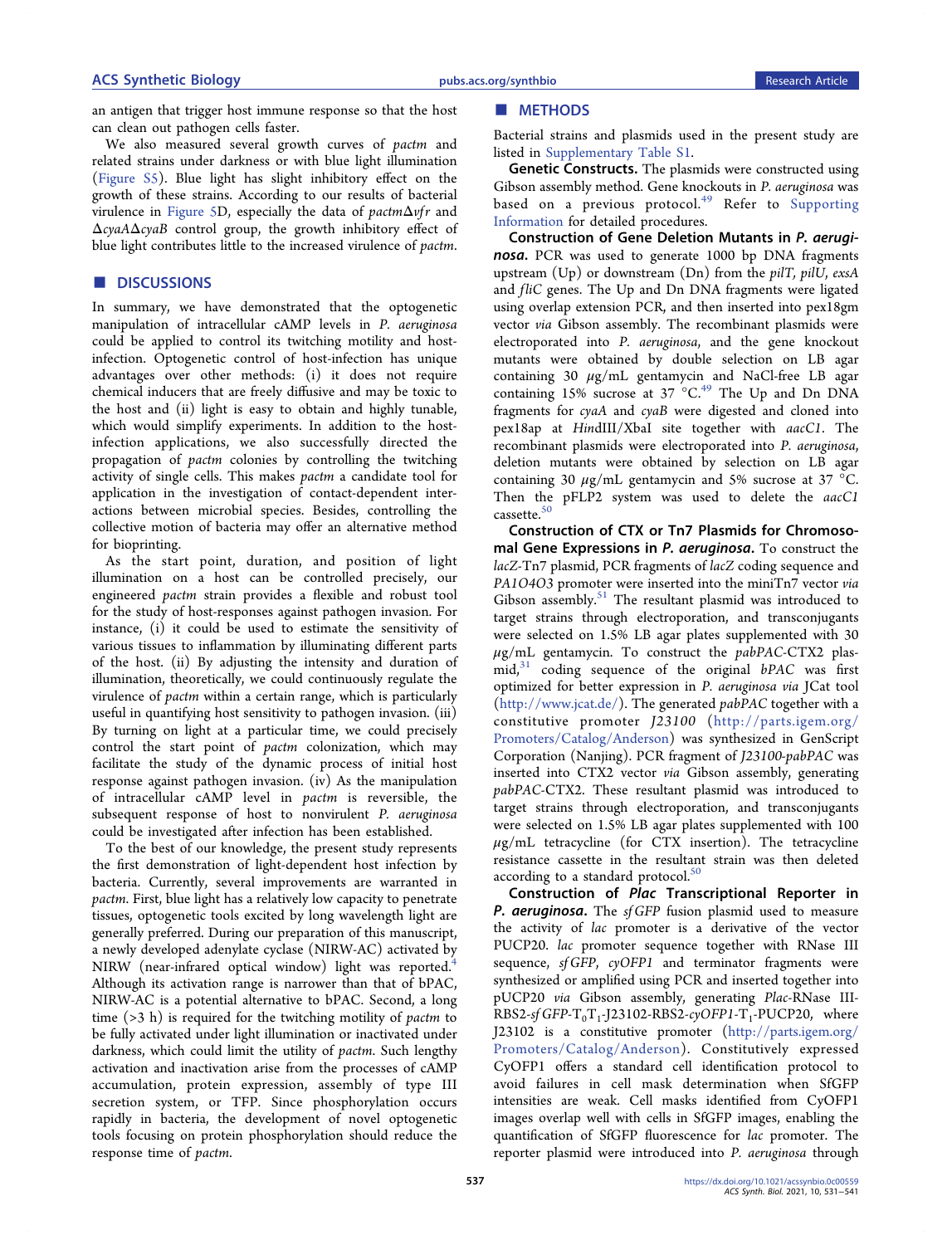electroporation. Transconjugants were selected on 1.5% LB agar plates supplemented with 30  $\mu$ g/mL gentamycin.

Cell Growth. Strains were grown on LB agar plates at 37 °C for 20 h from frozen stocks. Monoclonal colonies were inoculated and cultured overnight at 37 °C using a minimal medium  $(FAB)^{52}$  $(FAB)^{52}$  $(FAB)^{52}$  containing 30 mM sodium glutamate as the carbon source, and harvested at OD<sub>600</sub>  $\sim$  2. Unless otherwise stated, 1 mL of bacterial cultures were cultivated in 5.5 mL polystyrene  $12 \times 75$  mm round-bottom tubes (FALCON #352054) with shaking (250 rpm). Subsequently, the bacterial culture was further diluted (1:100) in the same medium and cultured to  $OD_{600} \sim 0.5$  under darkness. 30  $\mu$ g/mL gentamycin was added to the medium for the culture of strains containing cAMP reporter plasmid. Plates and tubes were wrapped with aluminum foil to achieve dark conditions. The resultant cultures were further diluted 50 $\times$  in 1 mL of fresh FAB medium before injecting into flow cell. Growth curve experiments in [Figure S5](http://pubs.acs.org/doi/suppl/10.1021/acssynbio.0c00559/suppl_file/sb0c00559_si_003.pdf) were conducted using LB as culture media at 37 °C, overnight culture (kept in darkness) of each strain in LB were diluted 200 times into fresh LB media, and samples were kept in shaker under blue light illumination (750  $\mu$ W/cm<sup>2</sup>) or in darkness, three parallel experiments were conducted for each sample.

cAMP Quantification Method. Overnight bacterial culture (kept in darkness at 37 °C) in LB broth were first diluted to OD<sub>600</sub>  $\sim$  2.0 and then diluted 500 times to fresh LB media and grown at 37 °C to OD<sub>600</sub>  $\sim$  1.0 with blue light illumination  $(750 \; \mu \mathrm{W/cm}^2)$  or under darkness. Bacteria were collected by centrifugation at 12 000g for 3 min at 4 °C and washed twice with 1 mL cold 0.9 M NaCl. Pellets were suspended in 100  $\mu$ L of 0.1 M HCl and incubated on ice for 20 min with vortexing. Lysates were centrifuged at 12 000g for 10 min at 4 °C to remove cellular material and the supernatant was used for cAMP quantification with an ELISA kit (Sangon Biotech, order # D770001) following the manufacturer's protocol. Duplicate bacterial pellets for protein determination were suspended in 100  $\mu$ L of PBS buffer and were lysed by four freeze/thaw cycles in liquid nitrogen followed by centrifugation at 12 000g for 10 min, supernatants were collected for BCA protein assay (Sangon Biotech, order # C503021).

Flow Cell Experiments and Imaging. Flow cells (Denmark Technical University) were prepared and sterilized using a standard protocol, $53$  and supplemented with FAB medium containing 0.6 mM sodium glutamate and 30  $\mu$ g/mL gentamycin. All flow cell experiments were conducted at 30  $^{\circ}$ C, and the flow rate was 3 mL/h. Bacterial cultures (500  $\mu$ L) were injected into flow cells and the device was left sit for 5 min under darkness to enable initial attachment of cells to the coverslip. Then unattached cells were washed off before cells were observed under a microscope. An inverted fluorescent microscope (IX-71 Olympus) equipped with a 100x oil objective (Olympus) and two sCMOS cameras (Zyla4.2, Andor,  $2048 \times 2048$  pixels) was applied to acquire bright field images (1 frame per second) and fluorescent images (6 frames per hour). Each experiment was performed for more than 7 h, yielding at least 25 000 bright-field images and 84 fluorescent images.

A LED lamp (470L3, THORLABS) was used as the brightfield light source for continuous blue light illumination, and was replaced with a red LED (680L2, THORLABS) when cells were cultured under darkness. Blue light intensity was measured with a power meter (842-PE, Newport). For the

characterization of twitching motility under blue light illumination shown in [Figure 2\(](#page-2-0)A−E), [Figure 3](#page-3-0), and [Figure](#page-4-0) [4](#page-4-0), light intensity near the bacterial cells was set to 0.7 mW/ cm<sup>2</sup>. SfGFP, CyOFP1 were excited by light from a 470 nm LED (Lumencor) passing through a bandpass filter (470/20, Semrock). The fluorescence of SfGFP and CyOFP1 were imaged synchronously through one multiband bandpass filter 432/515/595/730 (Semrock), and a emission filter: 520/28 (Semrock) for SfGFP, 583/22 (Semrock) for CyOFP1. The trigger for the on/off state of LEDs, selection of emission filters, and state of cameras for switch between fluorescent and BF image-acquisition were controlled using a microcontroller (Arduino UNO R3).

Image Analysis and Tracking Algorithm. The image analysis software was adapted from methods described previously<sup>[32](#page-9-0),[54](#page-10-0)</sup> and written in MATLAB (Mathworks). The sfGFP, CyOFP1 and BF images were overlapped using the cp2tform function in the MATLAB function library. The trajectories of the leading pole, trailing pole, and centroid of single cells  $(\mathbf{r}_{\text{lead}}(t), \mathbf{r}_{\text{trail}}(t), \mathbf{r}_{\text{centroid}}(t))$  were first denoised using Daubechies wavelet, and the instantaneous velocities  $(v_{\text{lead}}(t), v_{\text{trail}}(t), v_{\text{centroid}}(t))$  were calculated subsequently as  $\Delta \mathbf{r}(t)/\Delta t$ . The time average of the modulus of  $\mathbf{v}_{\text{centroid}}(t)$  was used to estimate cell speed of single cells. The tilt angle  $(\theta(t))$ of cells was estimated using  $\theta(t) = \arccos((|\mathbf{r}_{\text{lead}}(t) - \mathbf{r}_{\text{trail}}(t)|$  $w$ )/(l(t) – w)), where w is the bacterial width, which is nearly independent of time, and  $l(t)$  is the bacterial length, which is obtained by linear regression of the time series of projected length ( $|r_{\text{lead}}(t) - r_{\text{trail}}(t)|$ ). The orientation angle of bacterial long axis ( $\varphi$ ) was defined as  $\varphi = \arccos((x_{\text{lead}} - x_{\text{trail}})/|r_{\text{lead}}$  $r_{\text{trail}}$ ), where  $x_{\text{lead}}$ ,  $x_{\text{trail}}$  are the magnitudes of x-axis, then the instantaneous angular speeds were calculated by  $\Delta \varphi(t)/\Delta t$ . The mean-square displacement of  $r_{\text{centroid}}(t)$  was calculated using  $\text{MSD}(\tau) = \frac{1}{T} \int_0^T \left[ \mathbf{r}_{\text{centroid}}(t) - \mathbf{r}_{\text{centroid}}(t + \tau) \right]^2 dt$ , where T is the duration of trajectory and  $\tau$  is the time delay. The slope of MSD  $(k_{\text{MSD}})$  was obtained from a linear fit of  $log_{10}(MSD)$  as a function of  $log_{10}(\tau)$ . To quantify SfGFP intensities from fluorescent images, cell masks were obtained from the CyOFP1 images using a self-written MATLAB code, then the SfGFP fluorescence of cells was measured by counting the mean intensities within corresponding cell masks in the SfGFP images. The image processing code could be download from the group Web site of Jin's group: [http://jin.isynbio.siat.](http://jin.isynbio.siat.ac.cn/wordpress/wp-content/uploads/2019/08/TrackCode.zip) [ac.cn/wordpress/wp-content/uploads/2019/08/TrackCode.](http://jin.isynbio.siat.ac.cn/wordpress/wp-content/uploads/2019/08/TrackCode.zip) [zip.](http://jin.isynbio.siat.ac.cn/wordpress/wp-content/uploads/2019/08/TrackCode.zip)

Twitching Colony Assays. To assay twitching motility on gel−solid surfaces, individual colonies grown on LB agar plates for 20 h at 37 °C were stab inoculated into FAB agarose (1%) with 30 mM sodium glutamate as carbon source. The inoculated agarose was maintained at room temperature under darkness or under the illumination by patterned blue light (0.06 mW/cm<sup>2</sup>) from digital-light-processing projector. To illuminate a rectangular area (9 mm  $\times$  1 mm) between two colonies, a PowerPoint slide was designed in advance and sent to projector. The PowerPoint slide contained a blue-filled rectangle surrounded by black color, in which blue color represented blue light and black color represented darkness. Fluorescent images of colonies were acquired every 12 h using an inverted microscope (Olympus, IX81) equipped with a  $1.25\times$  objective (Olympus, numerical aperture = 0.04).

Subcutaneous Infection Model in Mice. Bacteria of ΔcyaAΔcyaB, pactm, pactmΔvf r, pactmΔpilTΔpilU, and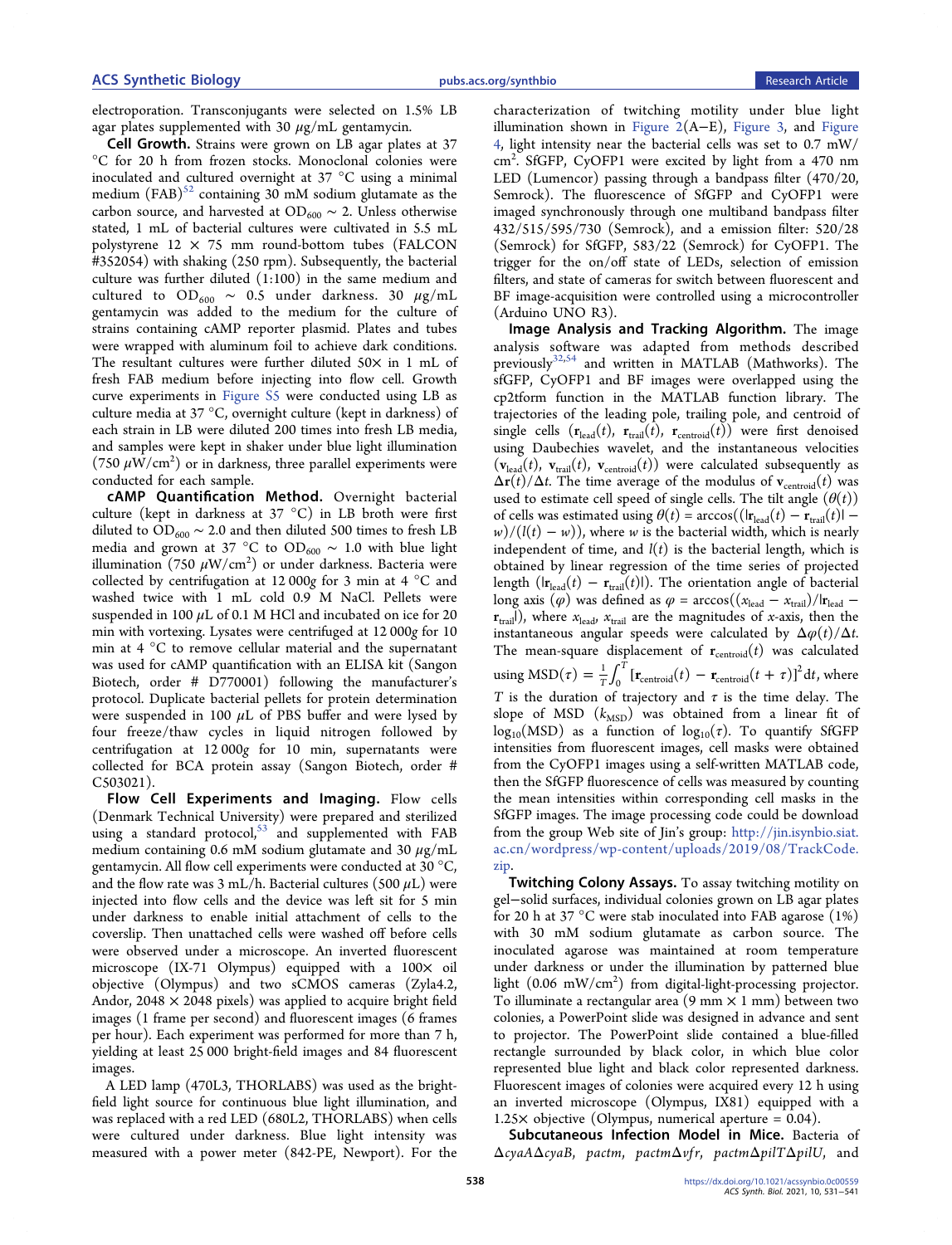<span id="page-8-0"></span>pactmΔpilA were scrapped from overnight LB agar plates and shook in LB broth containing 30  $\mu$ g/mL gentamycin for 3 h at 37 °C. The OD<sub>600</sub> of resultant cultures were diluted to 2.0 and each sample was conducted a further 200  $\times$  dilution in fresh  $LB + 30 \mu g/mL$  gentamycin broth and shook for another 3 h at 37 °C. Bacterial culture were harvest at OD<sub>600</sub> = 0.4–0.5 and washed one time using fresh FAB and diluted to  $OD_{600} = 0.2$  in FAB + 30 mM sodium glutamate. Before injection, all cell suspensions were wrapped in aluminum foil to avoid light exposure.

BALBc-nude female mice were purchased from GemPharmatech Co., Ltd. at 7 weeks of age. All mice were housed in a specific pathogen-free environment at a constant temperature  $22 \pm 0.3$  °C and fed adaptively for 2 days after arrival. Before injection, the injection site of each mouse was washed with 75% ethanol. Bacterial suspensions were injected subcutaneously at the back of the mice slightly near the tail, and each mouse was injected 100  $\mu$ L of bacterial suspension, resulting in about  $2 \times 10^7$  initial cells after injection. Usually 16 mice were used for each experiment, with eight mice for the light group and eight mice for the dark group, and four mice were kept in each cage. Mouse cages for dark group experiment were wrapped in aluminum foil, cages for light group were illuminated by blue light  $(8\,$  mW/cm $^2)$  generated from LED light strip placed right above the cage. In order to dissipate heat, two fans were placed in front of the light group cage to blow wind. SLAs of the infected mice in all group were recorded after 2 days, then the mice were sacrificed. SLA data were processed using GraphPad Prism 8.0. All animals received humane care and experimental protocols were carried out in accordance with the Guide for the Care and Use of Laboratory Animals of University of Science and Technology of China, as approved by the Animal Care Committee of University of Science and Technology of China (USTCACUC192001026).

#### ■ ASSOCIATED CONTENT

#### **9** Supporting Information

The Supporting Information is available free of charge at [https://pubs.acs.org/doi/10.1021/acssynbio.0c00559](https://pubs.acs.org/doi/10.1021/acssynbio.0c00559?goto=supporting-info).

#### Movie S1 [\(AVI\)](http://pubs.acs.org/doi/suppl/10.1021/acssynbio.0c00559/suppl_file/sb0c00559_si_001.avi)

Movie S2 [\(AVI\)](http://pubs.acs.org/doi/suppl/10.1021/acssynbio.0c00559/suppl_file/sb0c00559_si_002.avi)

Table S1: Strains and plasmids used in this study; Figure S1: Radius of 2-day ΔfliC or pactm colonies with or without blue light illumination; Figure S2: Detailed characterization of twitching motility of PAO1 wild type cells with or without blue light illumination; Figure S3: Detailed characterization of twitching motility of  $\mathit{pactm}\Delta\mathit{vfr}$  cells with or without blue light illumination; Figure S4: Skin lesion area of BALB-C nude mice infected by pactm and pactmΔpilA strain in a 2-day subcutaneous infection model; Figure S5: Growth curves of pactm, ΔcyaAΔcyaB, PAO1, and pactm $\Delta$ vfr strains under blue light illumination or darkness [\(PDF](http://pubs.acs.org/doi/suppl/10.1021/acssynbio.0c00559/suppl_file/sb0c00559_si_003.pdf))

#### ■ AUTHOR INFORMATION

#### Corresponding Authors

- Zhi Liu <sup>−</sup> Department of Biotechnology, College of Life Science and Technology, Huazhong University of Science and Technology, Wuhan 430074, PR China; Email: [zhiliu@](mailto:zhiliu@hust.edu.cn) [hust.edu.cn](mailto:zhiliu@hust.edu.cn)
- Lei Ni <sup>−</sup> CAS Key Laboratory of Quantitative Engineering Biology, Shenzhen Institute of Synthetic Biology, Shenzhen

Institutes of Advanced Technology, Chinese Academy of Sciences, Shenzhen 518055, PR China; Email: [lei.ni@](mailto:lei.ni@siat.ac.cn) [siat.ac.cn](mailto:lei.ni@siat.ac.cn)

Fan Jin <sup>−</sup> CAS Key Laboratory of Quantitative Engineering Biology, Shenzhen Institute of Synthetic Biology, Shenzhen Institutes of Advanced Technology, Chinese Academy of Sciences, Shenzhen 518055, PR China; Hefei National Laboratory for Physical Sciences at the Microscale, University of Science and Technology of China, Hefei, Anhui 230026, PR China; [orcid.org/0000-0003-2313-0388;](http://orcid.org/0000-0003-2313-0388) Email: [fan.jin@siat.ac.cn](mailto:fan.jin@siat.ac.cn)

#### Authors

- Aiguo Xia <sup>−</sup> CAS Key Laboratory of Quantitative Engineering Biology, Shenzhen Institute of Synthetic Biology, Shenzhen Institutes of Advanced Technology, Chinese Academy of Sciences, Shenzhen 518055, PR China
- Mingjie Qian <sup>−</sup> Department of Biotechnology, College of Life Science and Technology, Huazhong University of Science and Technology, Wuhan 430074, PR China
- Congcong Wang <sup>−</sup> Department of Chemical Physics, University of Science and Technology of China, Hefei, Anhui 230026, PR China
- Yajia Huang <sup>−</sup> CAS Key Laboratory of Quantitative Engineering Biology, Shenzhen Institute of Synthetic Biology, Shenzhen Institutes of Advanced Technology, Chinese Academy of Sciences, Shenzhen 518055, PR China

Complete contact information is available at: [https://pubs.acs.org/10.1021/acssynbio.0c00559](https://pubs.acs.org/doi/10.1021/acssynbio.0c00559?ref=pdf)

#### Author Contributions

Conceptualization: Fan Jin, Zhi Liu. Methodology: Mingjie Qian, Aiguo Xia, Congcong Wang, Yajia Huang, Lei Ni. Investigation: Aiguo Xia, Lei Ni, Fan Jin. Writing (original draft): Lei Ni, Aiguo Xia. Writing (review and editing): Fan Jin.

#### Notes

The authors declare no competing financial interest.

#### ■ ACKNOWLEDGMENTS

We thank J.D. Shrout for providing the PAO1 strain. This work was supported by the National Key Research and Development Program of China (2020YFA0906900 and 2018YFA0902700) and the National Natural Science Foundation of China (31700087, 21774117, 31700745, 31770132, 81572050) and the Fundamental Research Funds for the Central Universities (WK3450000003) supported this work.

#### ■ REFERENCES

(1) Abell, C. W., and Monahan, T. M. (1973[\) Role of Adenosine](https://dx.doi.org/10.1083/jcb.59.3.549) 3′,5′[-Cyclic Monophosphate in Regulation of Mammalian-Cell](https://dx.doi.org/10.1083/jcb.59.3.549) [Division.](https://dx.doi.org/10.1083/jcb.59.3.549) J. Cell Biol. 59, 549−558.

(2) Conti, M. (2002) [Specificity of the cyclic adenosine 3](https://dx.doi.org/10.1095/biolreprod.102.004952) ',5 '[-monophosphate signal in granulosa cell function.](https://dx.doi.org/10.1095/biolreprod.102.004952) Biol. Reprod. 67, 1653−1661.

(3) Richards, J. S. (2001[\) New signaling pathways for hormones and](https://dx.doi.org/10.1210/me.15.2.209) cyclic adenosine 3 ',5 '[-monophosphate action in endocrine cells.](https://dx.doi.org/10.1210/me.15.2.209) Mol. Endocrinol. 15, 209−218.

(4) Fomicheva, A., Zhou, C., Sun, Q.-Q., and Gomelsky, M. (2019) [Engineering Adenylate Cyclase Activated by Near-Infrared Window](https://dx.doi.org/10.1021/acssynbio.8b00528) [Light for Mammalian Optogenetic Applications.](https://dx.doi.org/10.1021/acssynbio.8b00528) ACS Synth. Biol. 8, 1314−1324.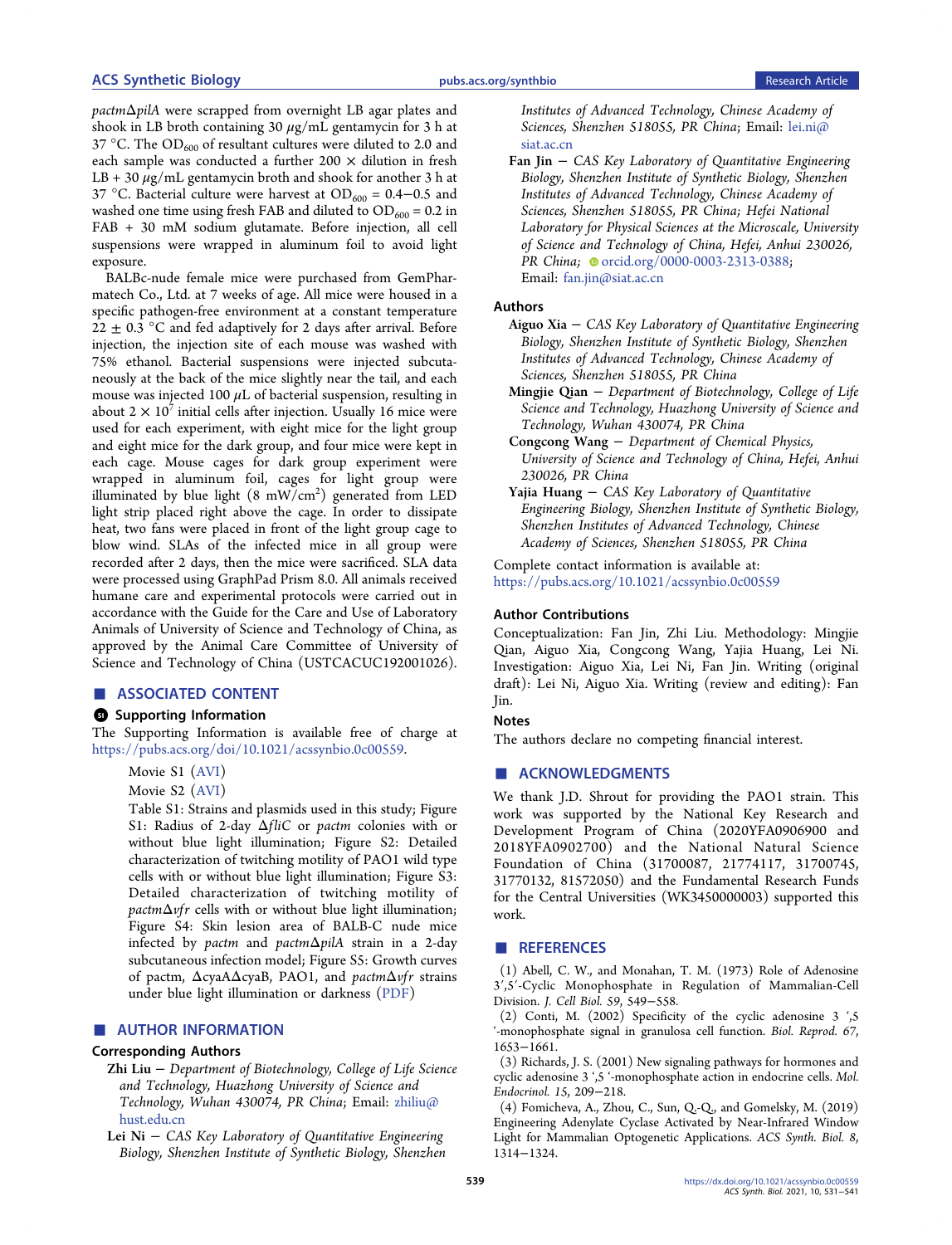<span id="page-9-0"></span>(5) Iseki, M., Matsunaga, S., Murakami, A., Ohno, K., Shiga, K., Yoshida, K., Sugai, M., Takahashi, T., Hori, T., and Watanabe, M. (2002[\) A blue-light-activated adenylyl cyclase mediates photo](https://dx.doi.org/10.1038/4151047a)avoidance in [Euglena gracilis](https://dx.doi.org/10.1038/4151047a). Nature 415, 1047−1051.

(6) Scheib, U., Broser, M., Constantin, O. M., Yang, S., Gao, S., Mukherjee, S., Stehfest, K., Nagel, G., Gee, C. E., and Hegemann, P. (2018) [Rhodopsin-cyclases for photocontrol of cGMP/cAMP and 2.3](https://dx.doi.org/10.1038/s41467-018-04428-w) [Å structure of the adenylyl cyclase domain.](https://dx.doi.org/10.1038/s41467-018-04428-w) Nat. Commun. 9, 2046.

(7) Stierl, M., Stumpf, P., Udwari, D., Gueta, R., Hagedorn, R., Losi, A., Gärtner, W., Petereit, L., Efetova, M., Schwarzel, M., Oertner, T. G., Nagel, G., and Hegemann, P. (2011[\) Light modulation of cellular](https://dx.doi.org/10.1074/jbc.M110.185496) [cAMP by a small bacterial photoactivated adenylyl cyclase, bPAC, of](https://dx.doi.org/10.1074/jbc.M110.185496) [the soil bacterium](https://dx.doi.org/10.1074/jbc.M110.185496) Beggiatoa. J. Biol. Chem. 286, 1181−1188.

(8) Ryu, M.-H., Kang, I.-H., Nelson, M. D., Jensen, T. M., Lyuksyutova, A. I., Siltberg-Liberles, J., Raizen, D. M., and Gomelsky, M. (2014[\) Engineering adenylate cyclases regulated by near-infrared](https://dx.doi.org/10.1073/pnas.1324301111) [window light.](https://dx.doi.org/10.1073/pnas.1324301111) Proc. Natl. Acad. Sci. U. S. A. 111, 10167−10172.

(9) De Marco, R. J., Thiemann, T., Groneberg, A. H., Herget, U., and Ryu, S. (2016) Optogenetically enhanced pituitary corticotroph cell activity post-stress onset causes rapid organizing effects on behaviour. Nat. Commun., 12620.

(10) Hartmann, A., Arroyo-Olarte, R. D., Imkeller, K., Hegemann, P., Lucius, R., and Gupta, N. (2013[\) Optogenetic Modulation of an](https://dx.doi.org/10.1074/jbc.M113.465583) [Adenylate Cyclase in Toxoplasma gondii Demonstrates a Require](https://dx.doi.org/10.1074/jbc.M113.465583)[ment of the Parasite cAMP for Host-Cell Invasion and Stage](https://dx.doi.org/10.1074/jbc.M113.465583) [Differentiation.](https://dx.doi.org/10.1074/jbc.M113.465583) J. Biol. Chem. 288, 13705−13717.

(11) Jansen, V., Alvarez, L., Balbach, M., Struenker, T., Hegemann, P., Kaupp, U. B., and Wachten, D. (2015[\) Controlling fertilization](https://dx.doi.org/10.7554/eLife.05161) [and cAMP signaling in sperm by optogenetics.](https://dx.doi.org/10.7554/eLife.05161) eLife, [DOI: 10.7554/](https://dx.doi.org/10.7554/eLife.05161?ref=pdf) [eLife.05161.](https://dx.doi.org/10.7554/eLife.05161?ref=pdf)

(12) Louis, T., Stahl, A., Boto, T., and Tomchik, S. M. (2018) [Cyclic](https://dx.doi.org/10.1073/pnas.1709037115) [AMP-dependent plasticity underlies rapid changes in odor coding](https://dx.doi.org/10.1073/pnas.1709037115) [associated with reward learning.](https://dx.doi.org/10.1073/pnas.1709037115) Proc. Natl. Acad. Sci. U. S. A. 115, E448−E457.

(13) Sample, V., DiPilato, L. M., Yang, J. H., Ni, Q., Saucerman, J. J., and Zhang, J. (2012) [Regulation of nuclear PKA revealed by](https://dx.doi.org/10.1038/nchembio.799) [spatiotemporal manipulation of cyclic AMP.](https://dx.doi.org/10.1038/nchembio.799) Nat. Chem. Biol. 8, 375− 382.

(14) O'Banion, C. P., Vickerman, B. M., Haar, L., and Lawrence, D. S. (2019) [Compartmentalized cAMP Generation by Engineered](https://dx.doi.org/10.1016/j.chembiol.2019.07.004) [Photoactivated Adenylyl Cyclases.](https://dx.doi.org/10.1016/j.chembiol.2019.07.004) Cell Chem. Biol. 26, 1393−1406.

(15) Beatson, S. A., Whitchurch, C. B., Sargent, J. L., Levesque, R. C., and Mattick, J. S. (2002) [Differential regulation of twitching](https://dx.doi.org/10.1128/JB.184.13.3605-3613.2002) [motility and elastase production by Vfr in](https://dx.doi.org/10.1128/JB.184.13.3605-3613.2002) Pseudomonas aeruginosa. J. Bacteriol. 184, 3605−3613.

(16) Ferenci, T. (1996[\) Adaptation to life at micromolar nutrient](https://dx.doi.org/10.1111/j.1574-6976.1996.tb00246.x) [levels: The regulation of](https://dx.doi.org/10.1111/j.1574-6976.1996.tb00246.x) Escherichia coli glucose transport by [endoinduction and cAMP.](https://dx.doi.org/10.1111/j.1574-6976.1996.tb00246.x) FEMS Microbiol. Rev. 18, 301−317.

(17) Green, J., Stapleton, M. R., Smith, L. J., Artymiuk, P. J., Kahramanoglou, C., Hunt, D. M., and Buxton, R. S. (2014[\) Cyclic-](https://dx.doi.org/10.1016/j.mib.2014.01.003)[AMP and bacterial cyclic-AMP receptor proteins revisited: adaptation](https://dx.doi.org/10.1016/j.mib.2014.01.003) for [different ecological niches.](https://dx.doi.org/10.1016/j.mib.2014.01.003) Curr. Opin. Microbiol. 18, 1−7.

(18) Kalia, D., Merey, G., Nakayama, S., Zheng, Y., Zhou, J., Luo, Y., Guo, M., Roembke, B. T., and Sintim, H. O. (2013[\) Nucleotide, c-di-](https://dx.doi.org/10.1039/C2CS35206K)[GMP, c-di-AMP, cGMP, cAMP, \(p\)ppGpp signaling in bacteria and](https://dx.doi.org/10.1039/C2CS35206K) [implications in pathogenesis.](https://dx.doi.org/10.1039/C2CS35206K) Chem. Soc. Rev. 42, 305−341.

(19) Liang, W., Pascual-Montano, A., Silva, A. J., and Benitez, J. A. (2007) [The cyclic AMP receptor protein modulates quorum sensing,](https://dx.doi.org/10.1099/mic.0.2007/006668-0) [motility and multiple genes that affect intestinal colonization in Vibrio](https://dx.doi.org/10.1099/mic.0.2007/006668-0) [cholerae.](https://dx.doi.org/10.1099/mic.0.2007/006668-0) Microbiology 153, 2964−2975.

(20) Poncet, S., Milohanic, E., Maze, A., Abdallah, J. N., Ake, F., Larribe, M., Deghmane, A.-E., Taha, M.-K., Dozot, M., De Bolle, X., Letesson, J. J., and Deutscher, J. (2009) [Correlations between carbon](https://dx.doi.org/10.1159/000219374) [metabolism and virulence in bacteria.](https://dx.doi.org/10.1159/000219374) Contrib. Microbiol. 16, 88−102.

(21) Fuchs, E. L., Brutinel, E. D., Jones, A. K., Fulcher, N. B., Urbanowski, M. L., Yahr, T. L., and Wolfgang, M. C. (2010) [The](https://dx.doi.org/10.1128/JB.00363-10) Pseudomonas aeruginosa [Vfr Regulator Controls Global Virulence](https://dx.doi.org/10.1128/JB.00363-10) [Factor Expression through Cyclic AMP-Dependent and -Independent](https://dx.doi.org/10.1128/JB.00363-10) [Mechanisms.](https://dx.doi.org/10.1128/JB.00363-10) J. Bacteriol. 192, 3553−3564.

(22) Fulcher, N. B., Holliday, P. M., Klem, E., Cann, M. J., and Wolfgang, M. C. (2010) The [Pseudomonas aeruginosa](https://dx.doi.org/10.1111/j.1365-2958.2010.07135.x) Chp chemo[sensory system regulates intracellular cAMP levels by modulating](https://dx.doi.org/10.1111/j.1365-2958.2010.07135.x) [adenylate cyclase activity.](https://dx.doi.org/10.1111/j.1365-2958.2010.07135.x) Mol. Microbiol. 76, 889−904.

(23) Jansari, V. H., Potharla, V. Y., Riddell, G. T., and Bardy, S. L. (2016) [Twitching motility and cAMP levels: signal transduction](https://dx.doi.org/10.1093/femsle/fnw119) [through a single methyl-accepting chemotaxis protein.](https://dx.doi.org/10.1093/femsle/fnw119) FEMS Microbiol. Lett., [DOI: 10.1093/femsle/fnw119](https://dx.doi.org/10.1093/femsle/fnw119?ref=pdf).

(24) Marsden, A. E., Intile, P. J., Schulmeyer, K. H., Simmons-Patterson, E. R., Urbanowski, M. L., Wolfgang, M. C., and Yahr, T. L. (2016) Vfr Directly Activates exsA [Transcription To Regulate](https://dx.doi.org/10.1128/JB.00049-16) Expression of the Pseudomonas aeruginosa [Type III Secretion System.](https://dx.doi.org/10.1128/JB.00049-16) J. Bacteriol. 198, 1442−1450.

(25) Whitchurch, C. B., Beatson, S. A., Comolli, J. C., Jakobsen, T., Sargent, J. L., Bertrand, J. J., West, J., Klausen, M., Waite, L. L., Kang, P. J., Tolker-Nielsen, T., Mattick, J. S., and Engel, J. N. (2005) Pseudomonas aeruginosa fimL [regulates multiple virulence functions by](https://dx.doi.org/10.1111/j.1365-2958.2005.04479.x) [intersecting with Vfr-modulated pathways.](https://dx.doi.org/10.1111/j.1365-2958.2005.04479.x) Mol. Microbiol. 55, 1357− 1378.

(26) Wolfgang, M. C., Lee, V. T., Gilmore, M. E., and Lory, S. (2003) [Coordinate regulation of bacterial virulence genes by a novel](https://dx.doi.org/10.1016/S1534-5807(03)00019-4) [adenylate cyclase-dependent signaling pathway.](https://dx.doi.org/10.1016/S1534-5807(03)00019-4) Dev. Cell 4, 253−263. (27) Heiniger, R. W., Winther-Larsen, H. C., Pickles, R. J., Koomey,

M., and Wolfgang, M. C. (2010[\) Infection of human mucosal tissue](https://dx.doi.org/10.1111/j.1462-5822.2010.01461.x) by Pseudomonas aeruginosa [requires sequential and mutually depend](https://dx.doi.org/10.1111/j.1462-5822.2010.01461.x)[ent virulence factors and a novel pilus-associated adhesin.](https://dx.doi.org/10.1111/j.1462-5822.2010.01461.x) Cell. Microbiol. 12, 1158−1173.

(28) Davinic, M., Carty, N. L., Colmer-Hamood, J. A., Francisco, M. S., and Hamood, A. N. (2009) [Role of Vfr in regulating exotoxin A](https://dx.doi.org/10.1099/mic.0.028373-0) production by [Pseudomonas aeruginosa](https://dx.doi.org/10.1099/mic.0.028373-0). Microbiology 155, 2265−2273.

(29) Ferrell, E., Carty, N. L., Colmer-Hamood, J. A., Hamood, A. N., and West, S. E. H. (2008) Regulation of [Pseudomonas aeruginosa](https://dx.doi.org/10.1099/mic.0.2007/011577-0) ptxR [by Vfr.](https://dx.doi.org/10.1099/mic.0.2007/011577-0) Microbiology 154, 431−439.

(30) Kanack, K. J., Runyen-Janecky, L. J., Ferrell, E. P., Suh, S.-J., and West, S. E. H. (2006) [Characterization of DNA-binding specificity](https://dx.doi.org/10.1099/mic.0.29008-0) [and analysis of binding sites of the](https://dx.doi.org/10.1099/mic.0.29008-0) Pseudomonas aeruginosa global [regulator, Vfr, a homologue of the](https://dx.doi.org/10.1099/mic.0.29008-0) Escherichia coli cAMP receptor [protein.](https://dx.doi.org/10.1099/mic.0.29008-0) Microbiology 152, 3485−3496.

(31) Hoang, T. T., Kutchma, A. J., Becher, A., and Schweizer, H. P. (2000) [Integration-proficient plasmids for](https://dx.doi.org/10.1006/plas.1999.1441) Pseudomonas aeruginosa: [Site-specific integration and use for engineering of reporter and](https://dx.doi.org/10.1006/plas.1999.1441) [expression strains.](https://dx.doi.org/10.1006/plas.1999.1441) Plasmid 43, 59−72.

(32) Ni, L., Yang, S., Zhang, R., Jin, Z., Chen, H., Conrad, J. C., and Jin, F. (2016[\) Bacteria differently deploy type-IV pili on surfaces to](https://dx.doi.org/10.1038/npjbiofilms.2015.29) [adapt to nutrient availability.](https://dx.doi.org/10.1038/npjbiofilms.2015.29) npj Biofilms Microbiomes, [DOI: 10.1038/](https://dx.doi.org/10.1038/npjbiofilms.2015.29?ref=pdf) [npjbiofilms.2015.29](https://dx.doi.org/10.1038/npjbiofilms.2015.29?ref=pdf).

(33) Skerker, J. M., and Berg, H. C. (2001[\) Direct observation of](https://dx.doi.org/10.1073/pnas.121171698) [extension and retraction of type IV pili.](https://dx.doi.org/10.1073/pnas.121171698) Proc. Natl. Acad. Sci. U. S. A. 98, 6901−6904.

(34) Gibiansky, M. L., Conrad, J. C., Jin, F., Gordon, V. D., Motto, D. A., Mathewson, M. A., Stopka, W. G., Zelasko, D. C., Shrout, J. D., and Wong, G. C. L. (2010) [Bacteria Use Type IV Pili to Walk Upright](https://dx.doi.org/10.1126/science.1194238) [and Detach from Surfaces.](https://dx.doi.org/10.1126/science.1194238) Science 330, 197−197.

(35) Clausen, M., Koomey, M., and Maier, B. (2009) [Dynamics of](https://dx.doi.org/10.1016/j.bpj.2008.10.017) [Type IV Pili Is Controlled by Switching Between Multiple States.](https://dx.doi.org/10.1016/j.bpj.2008.10.017) Biophys. J. 96, 1169−1177.

(36) Rashid, M. H., and Kornberg, A. (2000) [Inorganic](https://dx.doi.org/10.1073/pnas.060030097) [polyphosphate is needed for swimming, swarming, and twitching](https://dx.doi.org/10.1073/pnas.060030097) motilities of [Pseudomonas aeruginosa](https://dx.doi.org/10.1073/pnas.060030097). Proc. Natl. Acad. Sci. U. S. A. 97, 4885−4890.

(37) Fons, A. G. T. K. M. (2000) Mechanisms of Colonisation and Colonisation Resistance of the Digestive Tract Part 2: Bacteria/ Bacteria Interactions. Microb. Ecol. Health Dis. 12, 240−246.

(38) Dillon, R. J., and Dillon, V. M. (2004[\) The gut bacteria of](https://dx.doi.org/10.1146/annurev.ento.49.061802.123416) [insects: Nonpathogenic interactions.](https://dx.doi.org/10.1146/annurev.ento.49.061802.123416) Annu. Rev. Entomol. 49, 71−92. (39) Federle, M. J., and Bassler, B. L. (2003) [Interspecies](https://dx.doi.org/10.1172/JCI20195) [communication in bacteria.](https://dx.doi.org/10.1172/JCI20195) J. Clin. Invest. 112, 1291−1299.

(40) Fraune, S., Anton-Erxleben, F., Augustin, R., Franzenburg, S., Knop, M., Schroeder, K., Willoweit-Ohl, D., and Bosch, T. C. G.